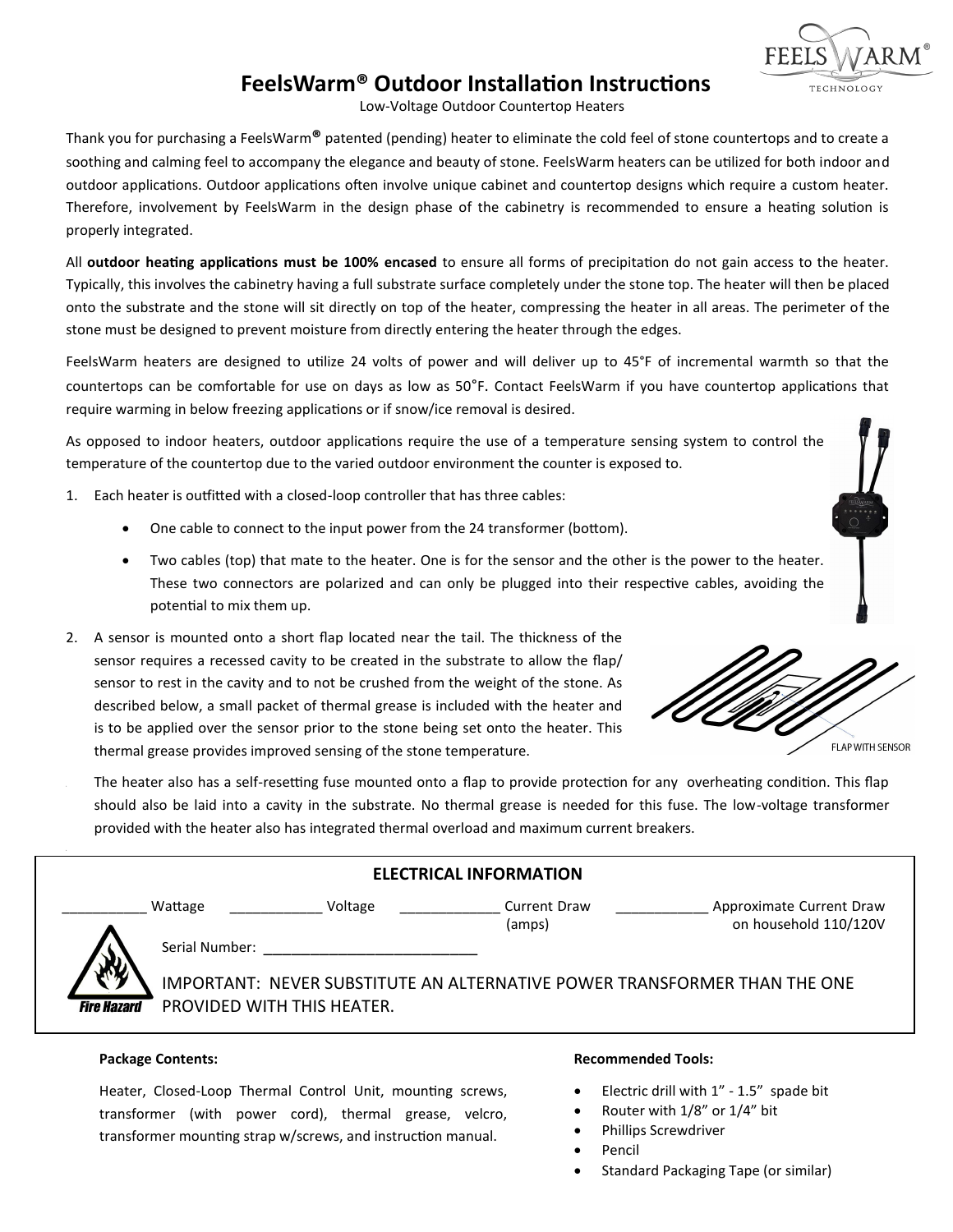

## **PERFORM A 'DRY" TEST INSTALLATION OF THE HEATER BEFORE STARTING.**

- A. Conduct a preliminary fit by lying the heater onto the wood substrate to ensure the fit is what is expected. The front edge of the heater should be mounted between 1/4 and 1/2 inch from the substrate edge. Precision is not critical.
- B. Using a pencil, mark on the wood surface the location of the heater tail, the sensor tail, and the fuse tail, indicating where you need a hole or routed cavity. After it is marked, move the heater out of the way so that no drilling happens near the heater. The FeelsWarm heater has the tail pre-located to fit your cabinet so that the cable will go down into the hole to enable it to connect to the thermal control unit and transformer.

IMPORTANT: Do not drill into the heater during and after the installation from top down or from bottom up.



❸

❹

❺

❶

## **PREPARE THE SUBSTRATE.**

For the heater cables, use a 1" - 1.5" spade drill bit to drill a hole in the wood substrate. For the sensor and fuse flaps, route a shallow channel in the substrate so that the flaps will lie into the channel while remaining as flush to the wood surface as possible (approximately 1/8" deep).



## **PLACE THE HEATER.**

- A. If the heater has adhesive (not present on all heater designs), remove the release liner on the back of the heater to expose the stick-back adhesive. Note: The function of this adhesive is to only hold the heater in-place temporarily. It will not stick well to the wood but helps to keep the heater from shifting, particularly for large heaters. Alternatively, use general tape to stick the heater in-place if desired.
- B. Place the heater onto the substrate in its general location. Ensure that the sensor and fuse flaps are correctly placed so that they dip into the pre-routed cavities. Tape down the heater so that it does not shift from its position.
- C. Tape the flaps into their cavity and apply tape over the thermal fuse to hold it down. Do the same with the sensor, but don't tape over the sensor component itself. Just tape the flap to hold it.

## **APPLY THERMAL GREASE TO SENSOR.**

Using thermal grease (supplied), apply an ample amount of grease directly onto the sensor and flap, filling in the cavity. Apply tape over the entire cavity to generally contain it. It is OK that the grease squeezes out of the tape area.

After the heater has been positioned, gently feed the heater cords through the drilled hole without pulling the cord.



## **INSTALL POWER SUPPLY.**

Connect the heater, Thermal Control Unit, sensor cable, transformer, and power cord together using the diagram on the following page. If the FeelsWarm system involves multiple transformers, it is **extremely important** that the correct transformer is plugged into its correlating heater.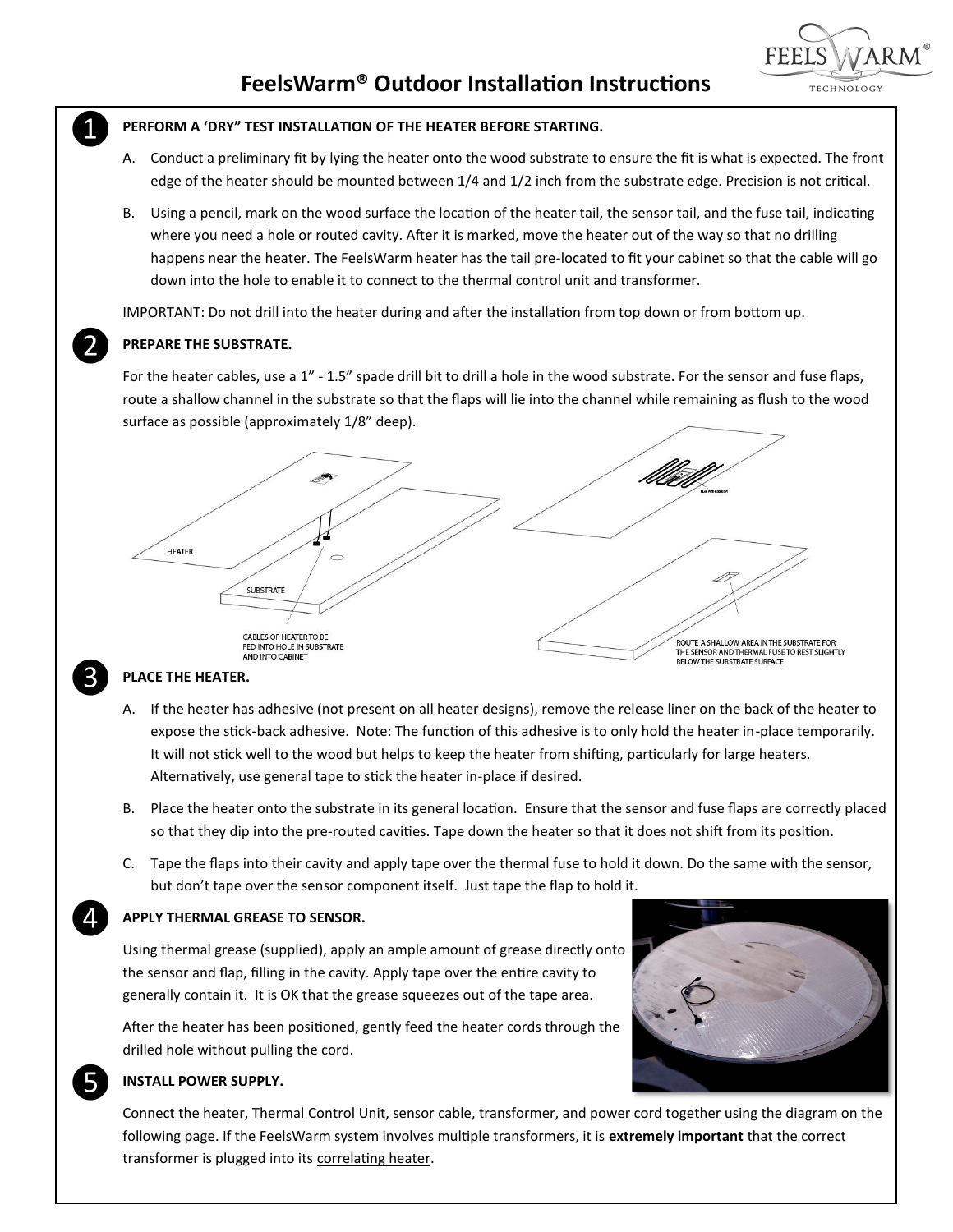

# **FeelsWarm® Outdoor Installation Instructions**



It is common to put the Thermal Control Unit within a cabinet or out of normal visibility but still accessible for periodic use. The Thermal Control Unit can be mounted onto the inside wall of a cabinet with the screws and strap provided. The transformer typically lies in a cupboard or in the bottom of the cabinet. The transformer may feel warm to the touch (or a bit hot in some cases)—this is normal.

# **The transformer must be kept dry and out of weather conditions and is to be above 20° F during operation. Do not cover the transformer with anything to keep the heat from escaping.**

The heater will draw between 1/2 and 2 amps at 120V depending upon the size of the heater. For reference, a toaster typically will draw up to 12.5 amps. Traditional home circuit lines will be wired for 15 amps. If the outlet that the heater plugs into also has significant current-drawing devices that will exceed the circuit breaker limit, consult a licensed electrician for a permanent solution. It is recommended to use GFIC controlled outlets per local codes and regulations.

## **SECURE WIRES.**

Your FeelsWarm heater is supplied with a packet of Velcro patches, a strap, and screws to use to secure the various wires inside the cabinet and to mount the transformer on a side wall if you do not wish to have it on the floor of the cupboard. Often, there is an excess supply of wire provided so keeping the wires out of the way of normal activity is suggested. Peel the clear release liner off one half of the Velcro patches and stick it onto the cabinet wall or use traditional cable clamps (not included). Secure the wires using the mating Velcro piece. If the Velcro patches do not stick to your cabinet wall, use the strap included. Cut the strap to the desired length and drill the screws into the cabinet wall to secure your transformer.





## **TURN HEATER ON.**

❼

❻

You can turn on your heater immediately by plugging in the transformer to your outlet. Each outdoor heater installation is slightly different from a thermal performance standpoint so users should expect to experiment with the Thermal Control Unit somewhat over time to determine the optimal setting for their particular countertop/cabinet construction.

Once the transformer is plugged into your outlet, the TCU will light up. Use the button on the TCU to change the settings. The red light indicates the heater is OFF. The single green light indicates the heater is receiving power. The yellow lights indicate what level of temperature the heater is set at.

To avoid thermally shocking the stone and risking damage to the countertop, the stone is heated with low power, therefore, the temperature of the stone will take hours to increase to its stabilizing temperature. It is recommended that the heater remains "ON" so that the stone is constantly at its holding temperature. If a timer is added to the power line, remember to anticipate the multi-hour warm-up cycle of the countertop when establishing the timer cycle.

**Customer Support:** M sales@feelswarm.com **R**, 952-898-9505 U www.feelswarm.com